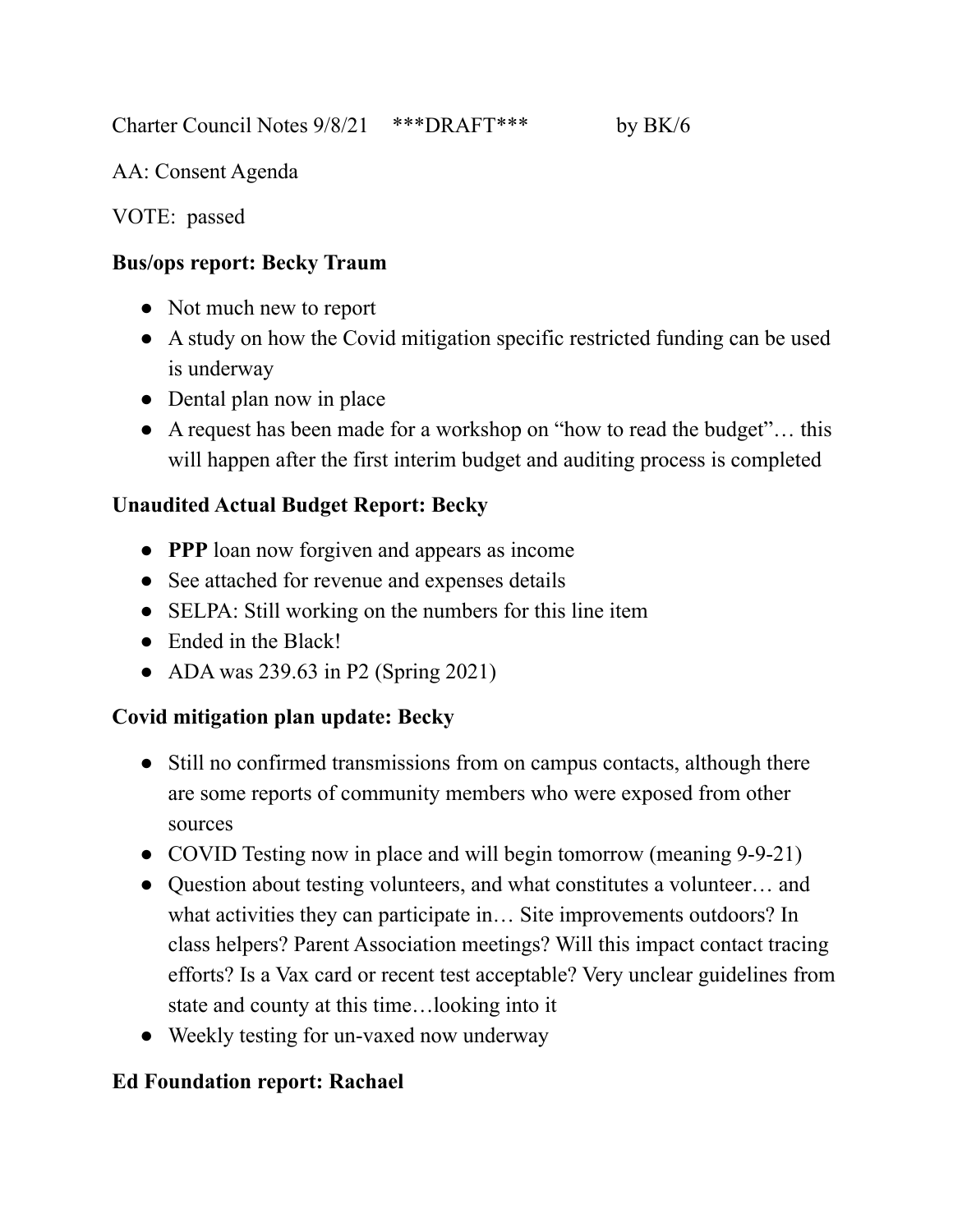- Volunteer opportunities for at home helpers are available
- Mailings went out, 5K received in pledges, 40K pledged, more coming in
- Funds and donated \$ can be held into 22-23 budget if needed
- Parking lot space raffle completed, winner announced soon
- Read-a-thon packets going out October 1 for reading during break... forms to teachers soon, online sign-ups also available, sponsors being recruited
- Garden grant funds still being held by the Ed Foundation, \$10,700...Stacy and Teracita are looking into this and will be creating a proposal soon
- Auction planning stalled due to Covid concerns for an in person event... options being investigated. Last year's online event raised \$15K
- This auction generated money is used for operating expenses for Ed F., so they are being conservative about planning and spending

## **Master Plan for site and space issues: Caroline**

- The Main Hall/ Office structure is about to be removed, causing serious space and storage issues in the near future
- Woodworking not happening right now. Concern exists about the health and safety issues around having WW in a space shared with Music classes. Currently, music uses this room 8periods $@$ Week (is this correct? BK thinks it is a bit more than that) and WW would be 6 periods  $\omega$  week when restarted
- Is an outside space for woodworking possible? C is looking into this

# **ADMIN Report: Caroline**

- Data on fac/staff Vax rates still being compiled, incomplete data currently
- CH is looking into the rules and guidelines for holding IEP meetings and delivering IEP mandated instruction, as this situation is unclear
- Fac. goal: Creating an inclusive curriculum in the Waldorf context
- PLCs now formed for grades 1-4 (Professional Learning Communities)
- Student Information Systems are still being built, getting closer
- Still looking for  $\frac{1}{2}$  time RSP teacher: A job share with another school is being looked into
- Vaunda almost finished with Core Phonics Survey